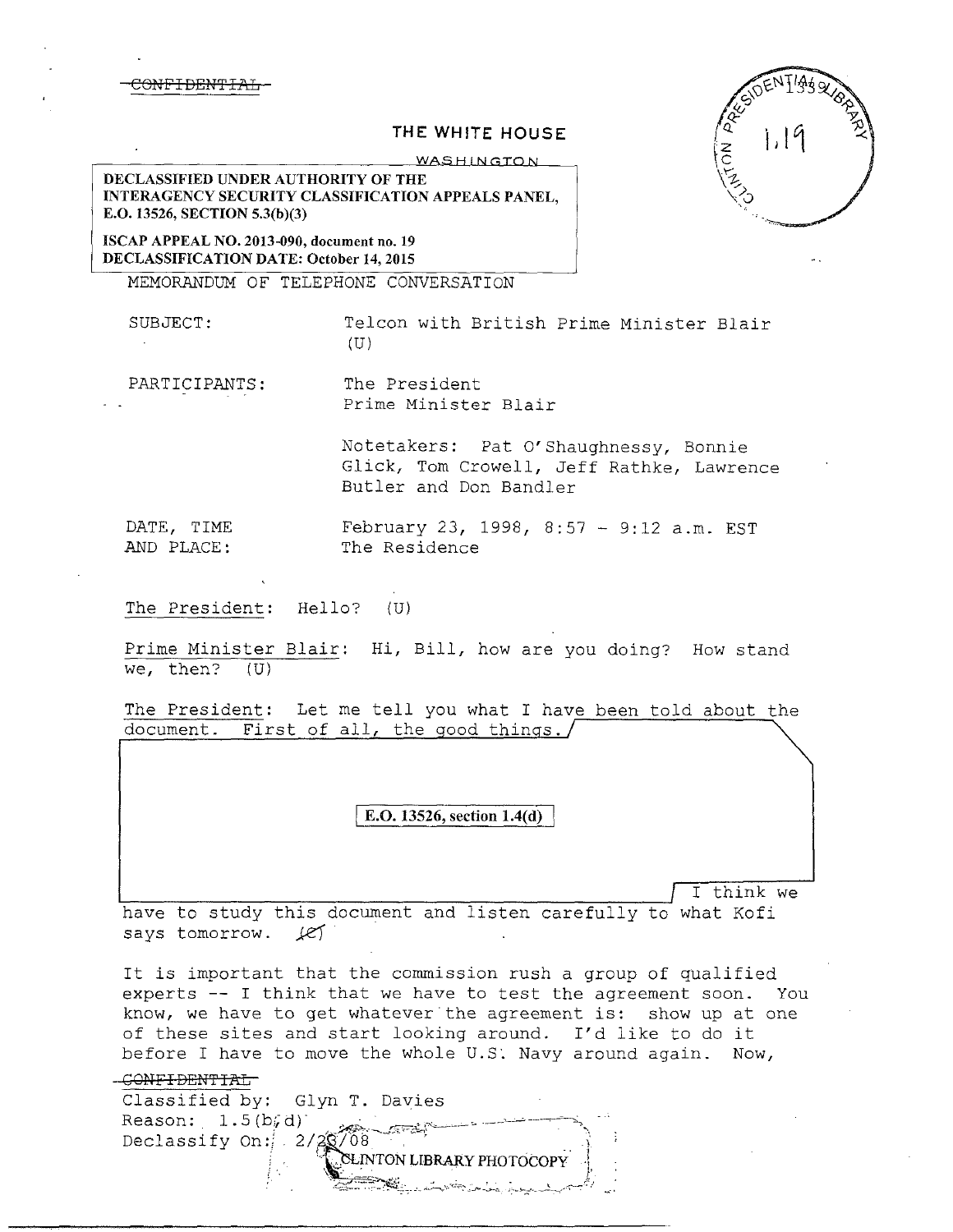Baghdad has done this before with weapons of mass destruction.  $+e$ 

E.O. 13526, section 1.4(d)

Prime Minister Blair: **E.O.** 13526, section 1.4(b)(d)

The President:

I E.O. **13526, section l.4(d)** 

First of all, you need to get this thing and look at it. What I would like is to be in a position in the next two or three hours to talk to Yeltsin and Chirac.  $45$ 

I want to compliment Kofi and say we understand they have agreed to free and unfettered access, [

**E.O. 13526, section 1.4(d)** 

You guys get this document. He *is* going to make it widely available in an hour. Let's go through it.  $\mathcal{L}$ 

[ **E.O. 13526, section 1.4( d)** 

Prime Minister Blair:

**E.O. 13526, section 1.4(b)(d)** 

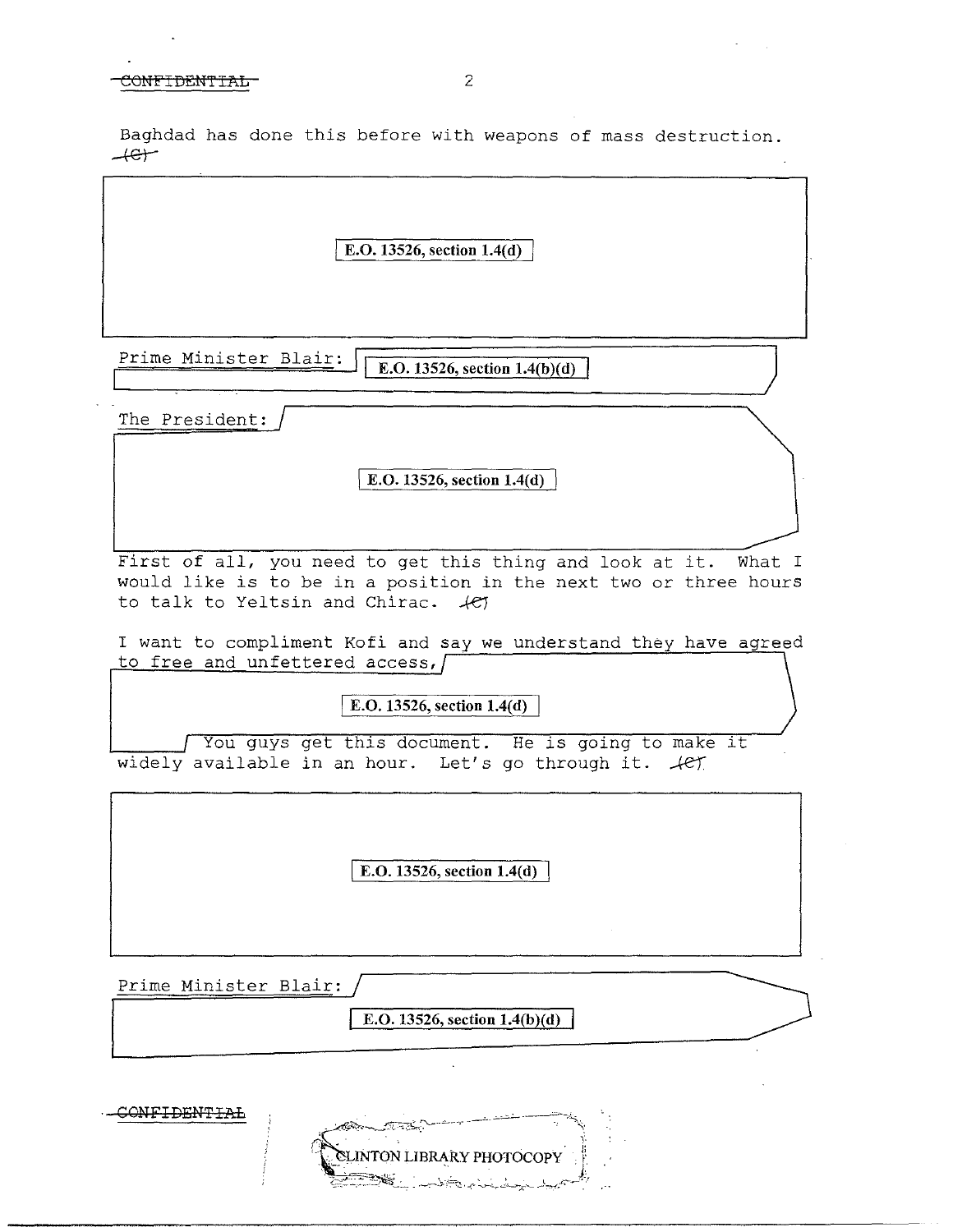CONFIDENTIAL 3

| The President:<br><u> Andreas and American State Company of the Company of the Company of the Company of the Company of the Company of the Company of the Company of the Company of the Company of the Company of the Company of the Company of th</u> |                            |  |
|--------------------------------------------------------------------------------------------------------------------------------------------------------------------------------------------------------------------------------------------------------|----------------------------|--|
|                                                                                                                                                                                                                                                        | E.O. 13526, section 1.4(d) |  |
|                                                                                                                                                                                                                                                        |                            |  |
|                                                                                                                                                                                                                                                        |                            |  |

Prime Minister Blair:  $\sqrt{\mathbf{E.O. 13526, section 1.4(b)(d)}}$ 

The President: Exactly, my view is that we may have another twenty-four to thirty-six hours of word wrangling. *We* just have to see. *)Q1* 

Prime Minister Blair:  $\sqrt{\text{E.O. 13526, section 1.4(b)(d)}}$ 

The President: Well, apparently, he has some leeway over how the UN structures itself for this special team. He has to know that we want this done correctly, we don't want this to be a bunch of political B.S.  $/$ 

I **E.O. 13526, section 1.4(d)** 

*We* very much hope this will work out. That's my approach.  $+e^+$ 

Prime Minister Blair: You're going to say something publicly, are you, Bill? *Ae1* 

The President: I'm not going to say anything for three or four hours -- I may not be able to, but I'm going to try. The trick is to embrace the effort, pocket his commitment, and thank Kofi for getting it, and he has never done this before.

<sup>J</sup>**E.O. 13526, section l.4(d)** 

I'm not going to say anything for the next three or four hours, until I flesh this out.  $#f$ 

Prime Minister Blair: I agree with that.

## **E.O. 13526, section 1.4(b)(d)**

The President: **I.O. 13526**, section 1.4(d)

**INTON LIBRARY PHOTOCOPY** 

CONFIDEN'l'IAL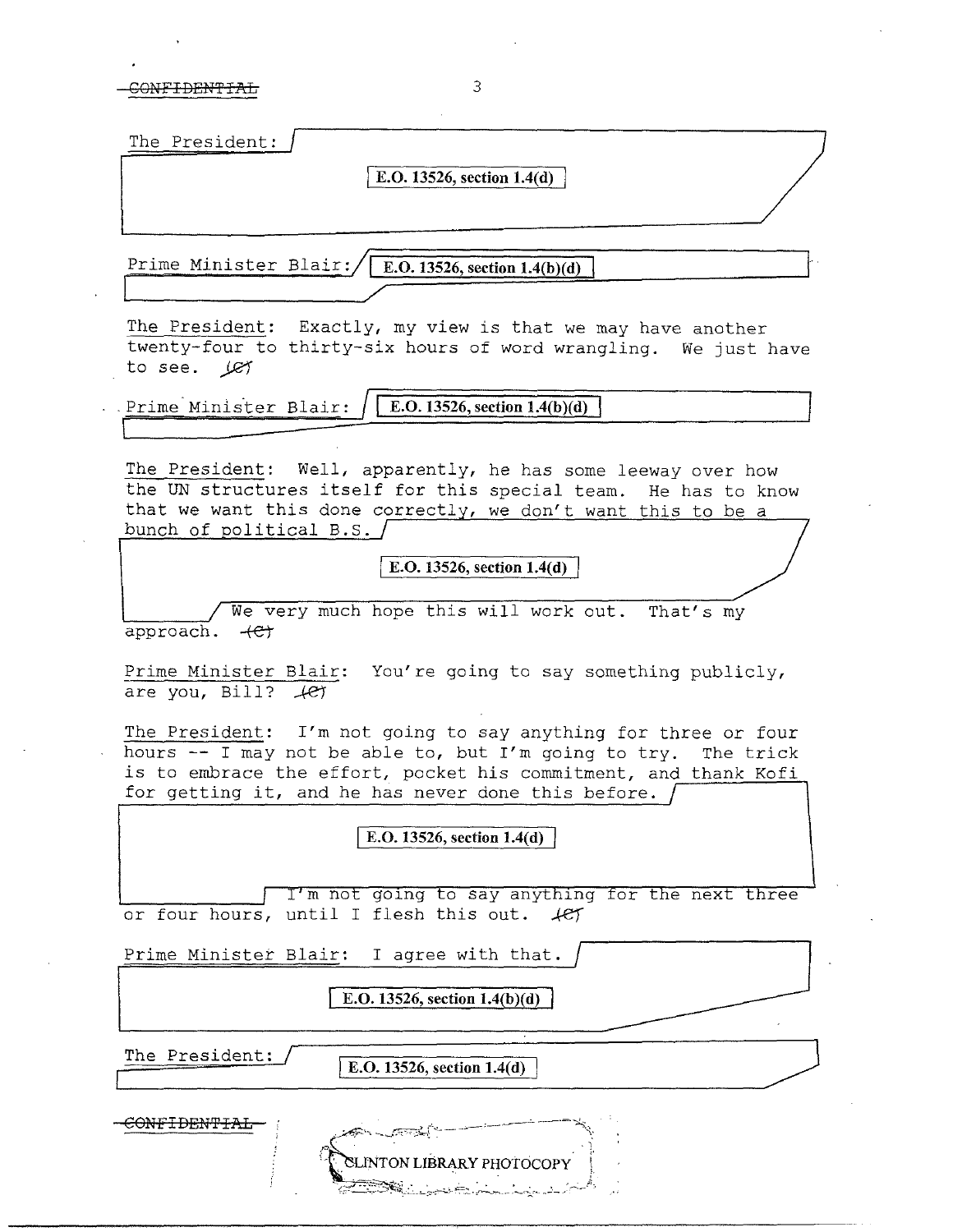|                       | E.O. 13526, section 1.4(d)      |  |
|-----------------------|---------------------------------|--|
|                       |                                 |  |
| Prime Minister Blair: | E.O. 13526, section $1.4(b)(d)$ |  |

The President: Tony, I don't know the answer to that. We haven't studied the agreement closely, and Kofi isn't here, so we can't call him.  $\text{Let }$ 

Prime Minister Blair: No one has spoken to Kofi? (C)

The President: He told me he'd call me from Paris. I don't know if he will or not. I talked to him late last night. You know, he clearly thinks he has a good deal, the question is whether his definition of a good deal is the same as ours.  $\angle$ ef

Prime Minister Blair: **E.O. 13526, section 1.4(b)(d)** 

The President: You and I don't want to rain on it, because if we hadn't been tough, we wouldn't have had the damned deal. We can't completely embrace it until we see the details. We don't want to be in the position of buying a pig in a poke and then say, "Holy cow -- we don't know what happened to it."  $\downarrow$   $\downarrow$   $\downarrow$ 

Prime Minister Blair: **E.O. 13526, section 1.4(b)(d)** 

The President: Absolutely. Sandy says we ought to say our message is, "Yes, if."  $4$ er

| Prime Minister Blair: | E.O. 13526, section $1.4(b)(d)$                                                 |  |
|-----------------------|---------------------------------------------------------------------------------|--|
| The President:        | E.O. 13526, section 1.4(d)                                                      |  |
| CONTRA THENTE T       | CLINTON LIBRARY PHOTOCOPY<br><b>TRYS</b> Last the Library of L<br>$\sim$ $\sim$ |  |